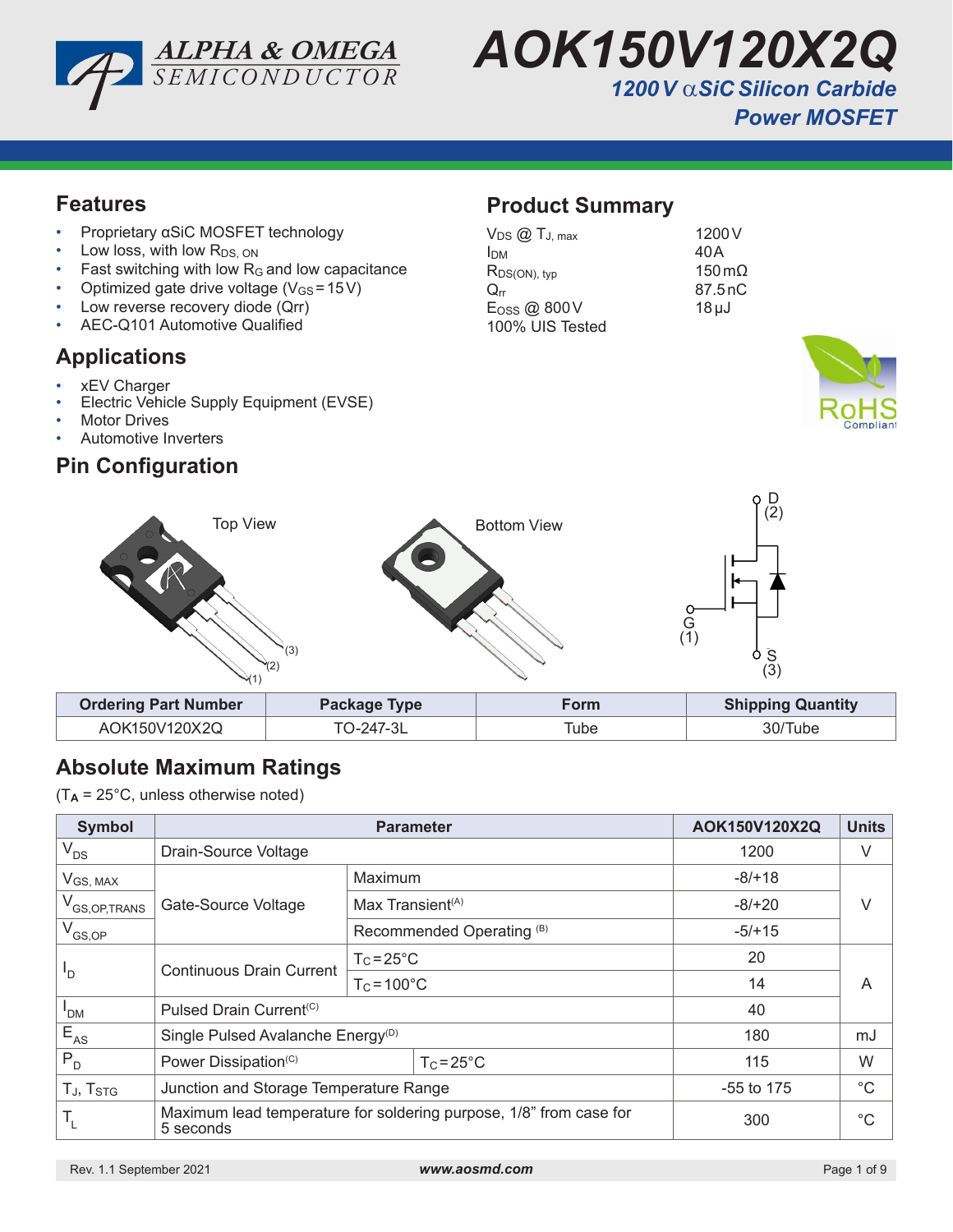

### **Thermal Characteristics**

| Symbol         | <b>Parameter</b>                  | AOK150V120X2Q | <b>Units</b>  |
|----------------|-----------------------------------|---------------|---------------|
| Reja           | Maximum Junction-to-Ambient (E,F) | 40            | $\degree$ C/W |
| $R_{\theta$ JC | Maximum Junction-to-Case (G)      |               | $\degree$ C/W |

#### **Electrical Characteristics**

(T**J** = 25°C, unless otherwise noted)

| <b>Symbol</b>                                     | <b>Parameter</b>                                         | <b>Conditions</b>                                                                                      |  | Min  | <b>Typ</b>     | <b>Max</b> | <b>Units</b> |
|---------------------------------------------------|----------------------------------------------------------|--------------------------------------------------------------------------------------------------------|--|------|----------------|------------|--------------|
| <b>STATIC PARAMETERS</b>                          |                                                          |                                                                                                        |  |      |                |            |              |
|                                                   | $I_D = 250 \mu A$ , $V_{GS} = 0 V$ , $T_J = 25^{\circ}C$ |                                                                                                        |  | 1200 |                |            | $\vee$       |
| <b>BV</b> <sub>DSS</sub>                          | Drain-Source Breakdown Voltage                           | $I_D = 250 \mu A$ , $V_{GS} = 0 V$ , $T_J = 150^{\circ}C$                                              |  |      | 1200           |            |              |
| <b>DSS</b>                                        | Zero Gate Voltage Drain Current                          | $V_{DS} = 1200 V$ , $V_{GS} = 0 V$                                                                     |  |      |                | 100        | μA           |
| GSS                                               | Gate-Body Leakage Current                                | $V_{DS} = 0 V$ , $V_{GS} = +15/-5 V$                                                                   |  |      |                | ±100       | nA           |
| $\overline{V}_{GS(th)}$                           | Gate Threshold Voltage                                   | $V_{DS} = V_{GS}$ , $I_D = 3.9$ mA                                                                     |  | 1.8  | 2.8            | 3.6        | V            |
|                                                   | Static Drain-Source On-Resistance                        | $T_J = 25^{\circ}C$<br>$V_{GS} = 15V$ , $I_D = 3.9 A$<br>$T_J = 150^{\circ}C$                          |  | 150  | 195            |            |              |
| $R_{DS(ON)}$                                      |                                                          |                                                                                                        |  |      | 210            |            | $m\Omega$    |
| $g_{\rm FS}$                                      | <b>Forward Transconductance</b>                          | $V_{DS} = 20 V$ , $I_D = 3.9 A$                                                                        |  |      | 5.7            |            | $\mathsf S$  |
| $\overline{V_{SD}}$                               | Diode Forward Voltage                                    | $I_S = 3.9A$ , $V_{GS} = -5V$                                                                          |  |      | $\overline{4}$ | 5          | $\vee$       |
| <b>DYNAMIC PARAMETERS</b>                         |                                                          |                                                                                                        |  |      |                |            |              |
| $\overline{C}_{\underline{iss}}$                  | Input Capacitance                                        |                                                                                                        |  |      | 664            |            | pF           |
| $\overline{C}_{\underline{\text{oss}}}$           | <b>Output Capacitance</b>                                | $V_{GS} = 0 V$ , $V_{DS} = 800 V$ , f = 1 MHz                                                          |  |      | 42.2           |            | pF           |
| $\overline{C_{\rm rss}}$                          | Reverse Transfer Capacitance                             |                                                                                                        |  |      | 5.2            |            | pF           |
| $E_{\text{oss}}$                                  | C <sub>oss</sub> Stored Energy                           |                                                                                                        |  |      | 18             |            | μJ           |
| $R_{\rm G}$                                       | <b>Gate Resistance</b>                                   | $f = 1 MHz$                                                                                            |  |      | 2.1            |            | Ω            |
|                                                   | <b>SWITCHING PARAMETERS</b>                              |                                                                                                        |  |      |                |            |              |
| $\mathsf{Q}_{\mathsf{g}}$                         | <b>Total Gate Charge</b>                                 |                                                                                                        |  |      | 28.3           |            | nC           |
| $\overline{\mathsf{Q}}_{\underline{\mathsf{gs}}}$ | Gate Source Charge                                       | $V_{GS} = -5/+15 V$ , $V_{DS} = 800 V$ ,<br>$I_D = 3.9A$                                               |  |      | 8.5            |            | nC           |
| $\overline{Q}_{gd}$                               | Gate Drain Charge                                        |                                                                                                        |  |      | 14.1           |            | nC           |
| $\operatorname{t}_{\mathsf{D}(\mathsf{on})}$      | Turn-On Delay Time                                       |                                                                                                        |  |      | 6.5            |            | ns           |
| t <sub>r</sub>                                    | Turn-On Rise Time                                        | $V_{GS} = -5 V/ + 15 V$ , $V_{DS} = 800 V$ ,                                                           |  |      | 15.4           |            | ns           |
| $t_{D(off)}$                                      | Turn-Off Delay Time                                      |                                                                                                        |  |      | 8.7            |            | ns           |
| t,                                                | Turn-Off Fall Time                                       | $I_D = 8.5A$ , $R_{G,ON} = 2 \Omega$ , $R_{G,OFF} = 0 \Omega$<br>$L = 120 \mu H$<br>FWD: AOK150V120X2Q |  |      | 9.3            |            | ns           |
| $\overline{E}_{\underline{on}}$                   | Turn-On Energy                                           |                                                                                                        |  |      | 88             |            | μJ           |
| $E_{\text{off}}$                                  | <b>Turn-Off Energy</b>                                   |                                                                                                        |  |      | 23             |            | μJ           |
| $E_{\underline{\underline{\mathrm{tot}}}}$        | <b>Total Switching Energy</b>                            |                                                                                                        |  |      | 111            |            | μJ           |
| $t_{rr}$                                          | Body Diode Reverse Recovery Time                         |                                                                                                        |  |      | 39.5           |            | ns           |
| $\mathsf{l}_{\mathsf{rm}}$                        | Peak Reverse Recovery Current                            | $I_F = 8.5A$ , dl/dt = 1000A/us,<br>$V_{DS} = 800 V$                                                   |  |      | $\overline{4}$ |            | A            |
| $\mathsf{Q}_{\mathsf{rr}}$                        | Body Diode Reverse Recovery Charge                       |                                                                                                        |  |      | 87.5           |            | nC           |

#### **Notes:**

A.  $t_{pulse}$  < 1 µs,  $f > 1$  Hz

- B. Device can be operated at VGS=0/15V. Actual operating VGS will depend on application specifics such as parasitic inductance and dV/dt but should not exceed maximum ratings.
- C. The power dissipation P<sub>D</sub> is based on T $_{\text{J(MAX)}}$ = 175°C, using junction-to-case thermal resistance, and is more useful in setting the upper dissipation limit for cases where additional heatsinking is used.
- D. L=5mH, I<sub>AS</sub>=8.5A, R<sub>G</sub>=25Ω, Starting T<sub>J</sub>=25°C. E. The value of  $R<sub>θJA</sub>$  is measured with the device in a still air environment with  $T_A = 25^{\circ}$ C.

F. The R<sub>θJA</sub> is the sum of the thermal impedance from junction to case R<sub>θJC</sub> and case to ambient.

- $G$ . The value of R $_{\text{\tiny QUC}}$  is measured with the device mounted to a large heatsink, assuming a maximum junction temperature of T $_{\text{\tiny J(MAX)}}$ =175°C.
- H. The static characteristics in Figures 1 to 8 are obtained using  $<$  300 µs

pulses, duty cycle 0.5% max. I. These curves are based on  $R_{\theta\text{UC}}$  which is measured with the device mounted to a large heatsink, assuming a maximum junction<br>temperature of T<sub>J(MAX)</sub>=175°C. The SOA curve provides a single pulse rating.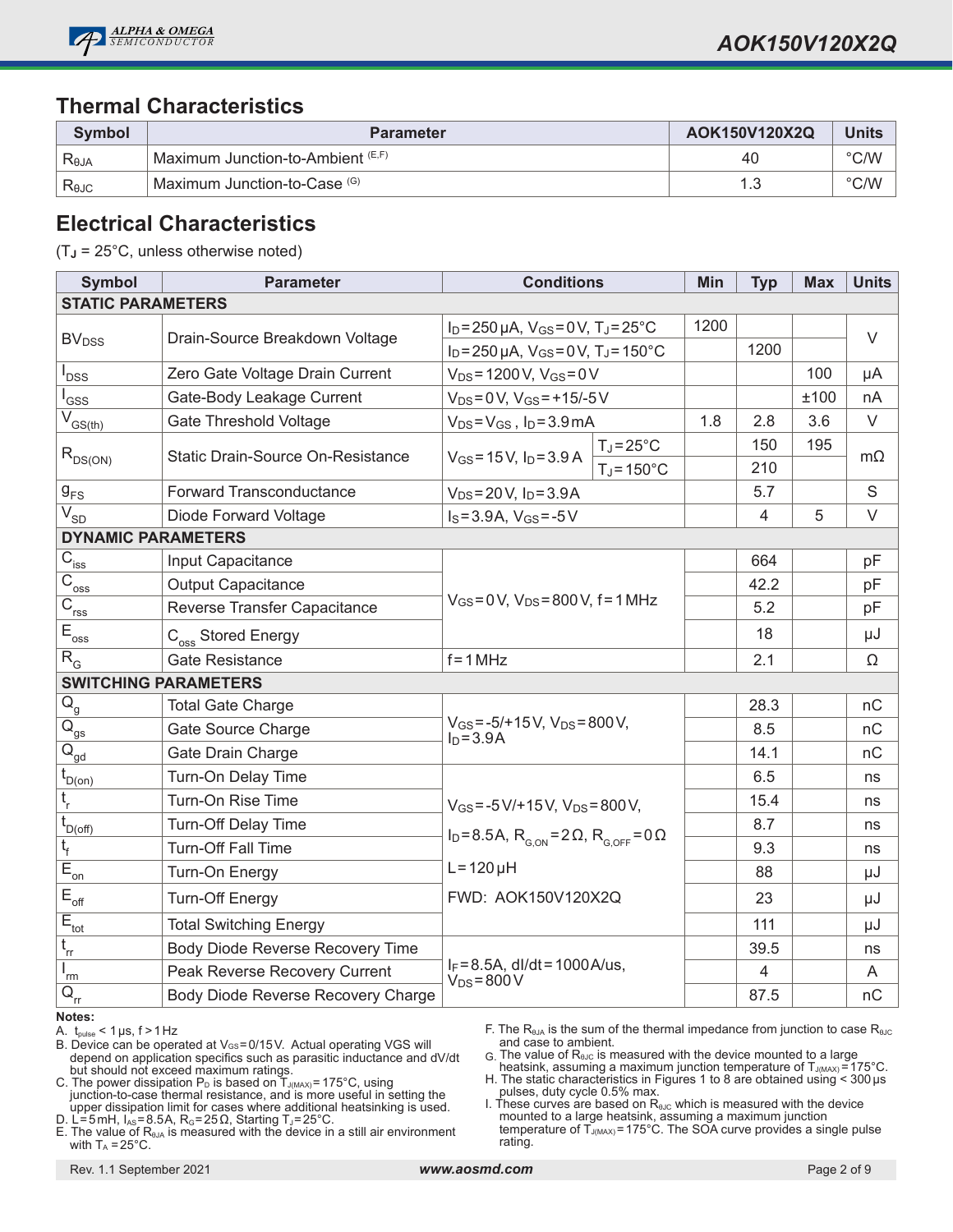# **Typical Characteristics and Thermal Characteristics**







**Figure 3. On-Resistance vs. Junction Temperature**



**Figure 5. Transfer Characteristics**





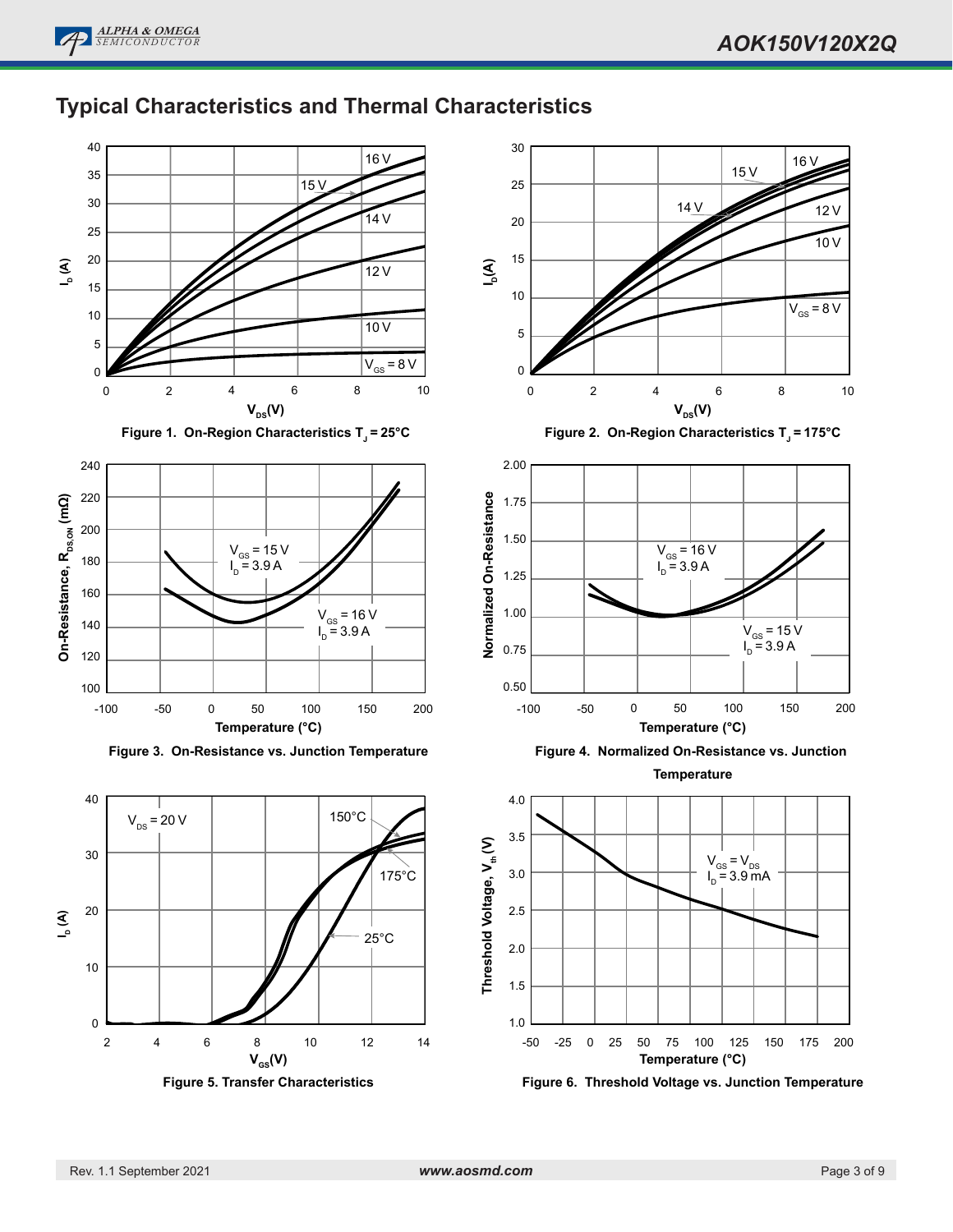

## **Typical Characteristics and Thermal Characteristics** *(Continued)*



**V**<sub>DS</sub> (**V**) **Figure 7. Body-Diode Characteristics at 25°C**









**V<sub>DS</sub>** (**V**)

**Figure 8. Body-Diode Characteristics at 175°C**



**Figure 10. Capacitance Characteristics**



**Figure 12. Switching Energy vs. Drain Current**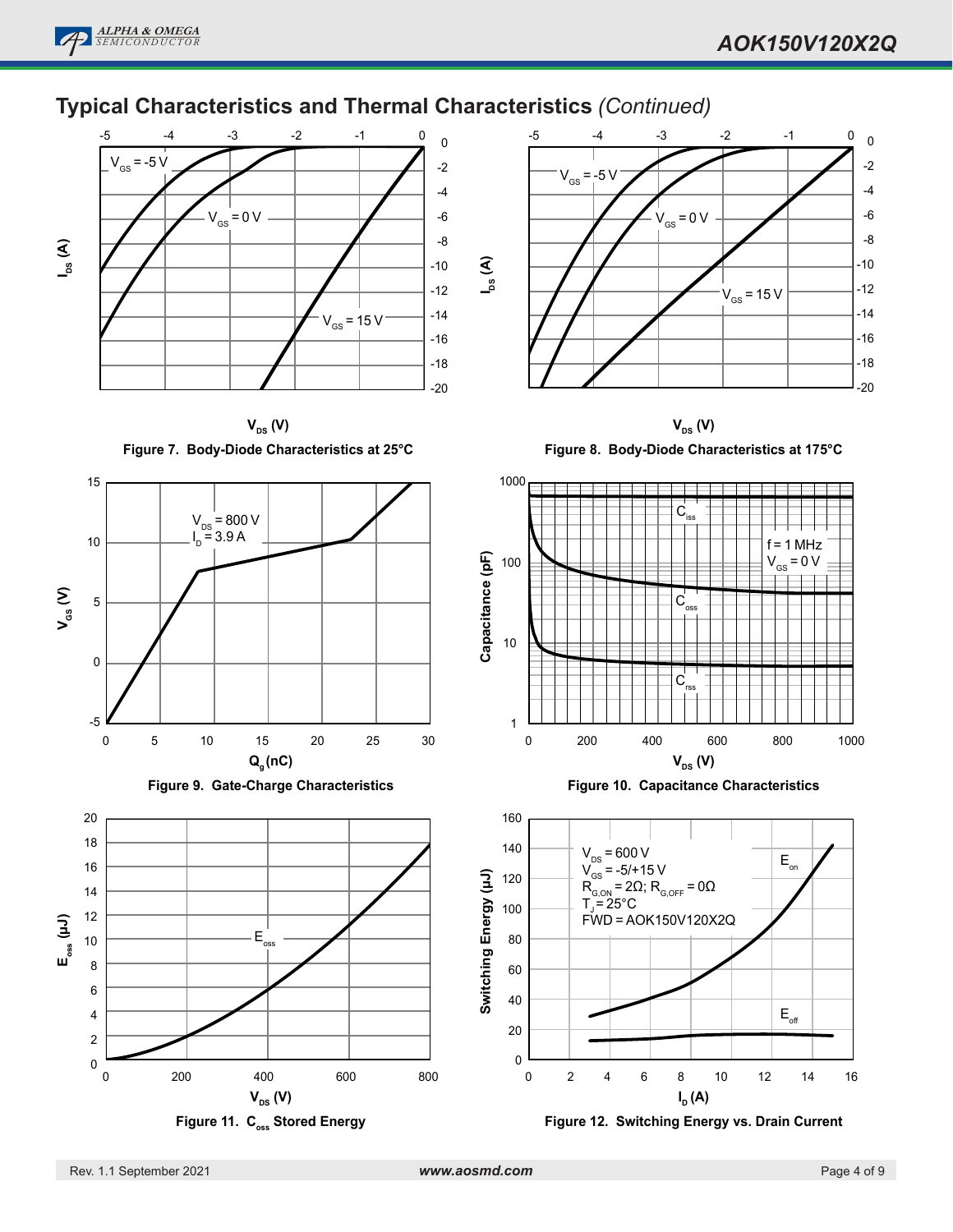

### **Typical Characteristics and Thermal Characteristics** *(Continued)*



**Figure 13. Switching Energy vs. Drain Current**







**Figure 17. Maximum Forward Biased Safe Operating (Note I)**



**Figure 16. Current De-rating (Note I)**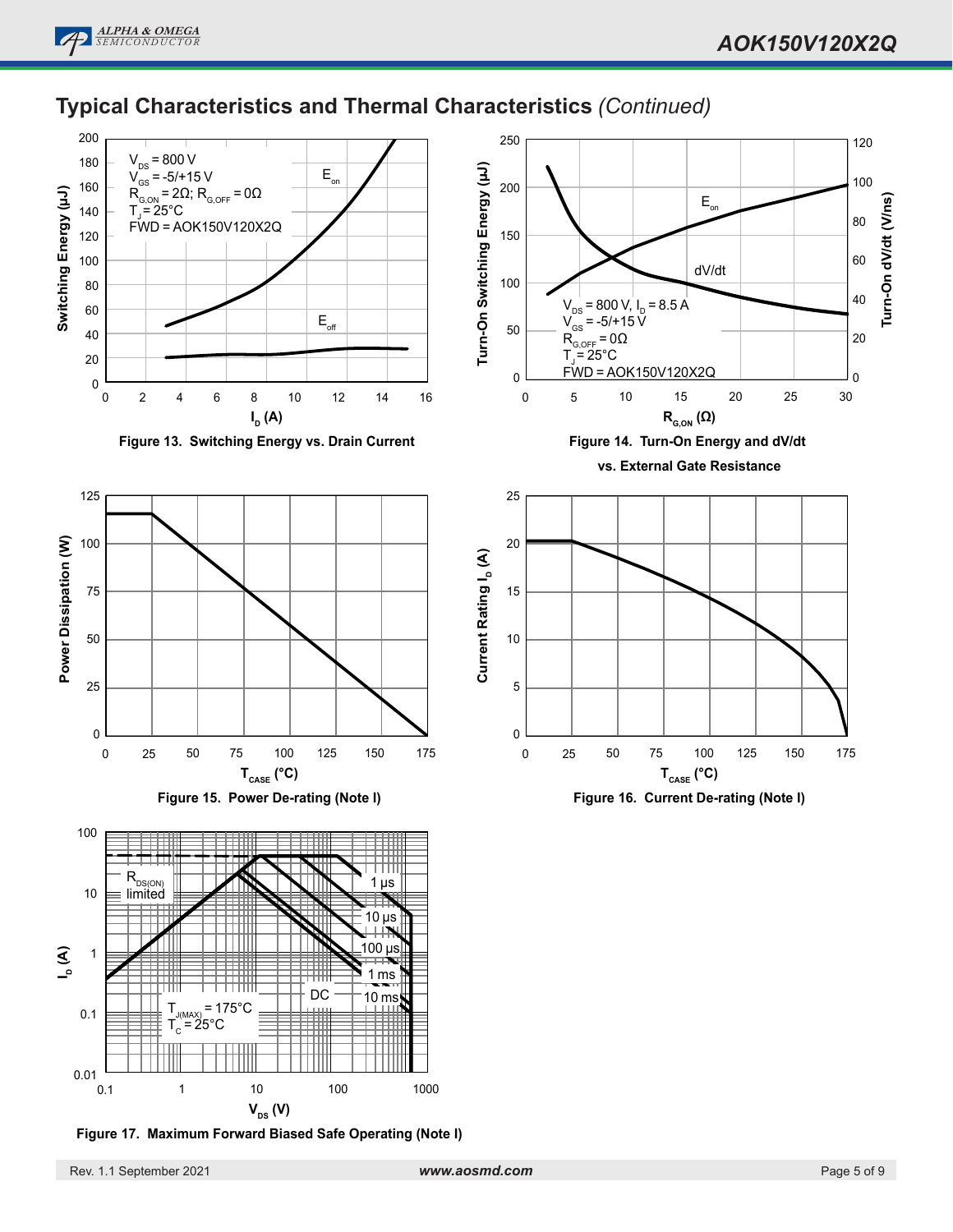

## **Typical Characteristics and Thermal Characteristics** *(Continued)*



**Figure 18. Normalized Maximum Transient Thermal Impedance for AOK150V120X2Q (Note I)**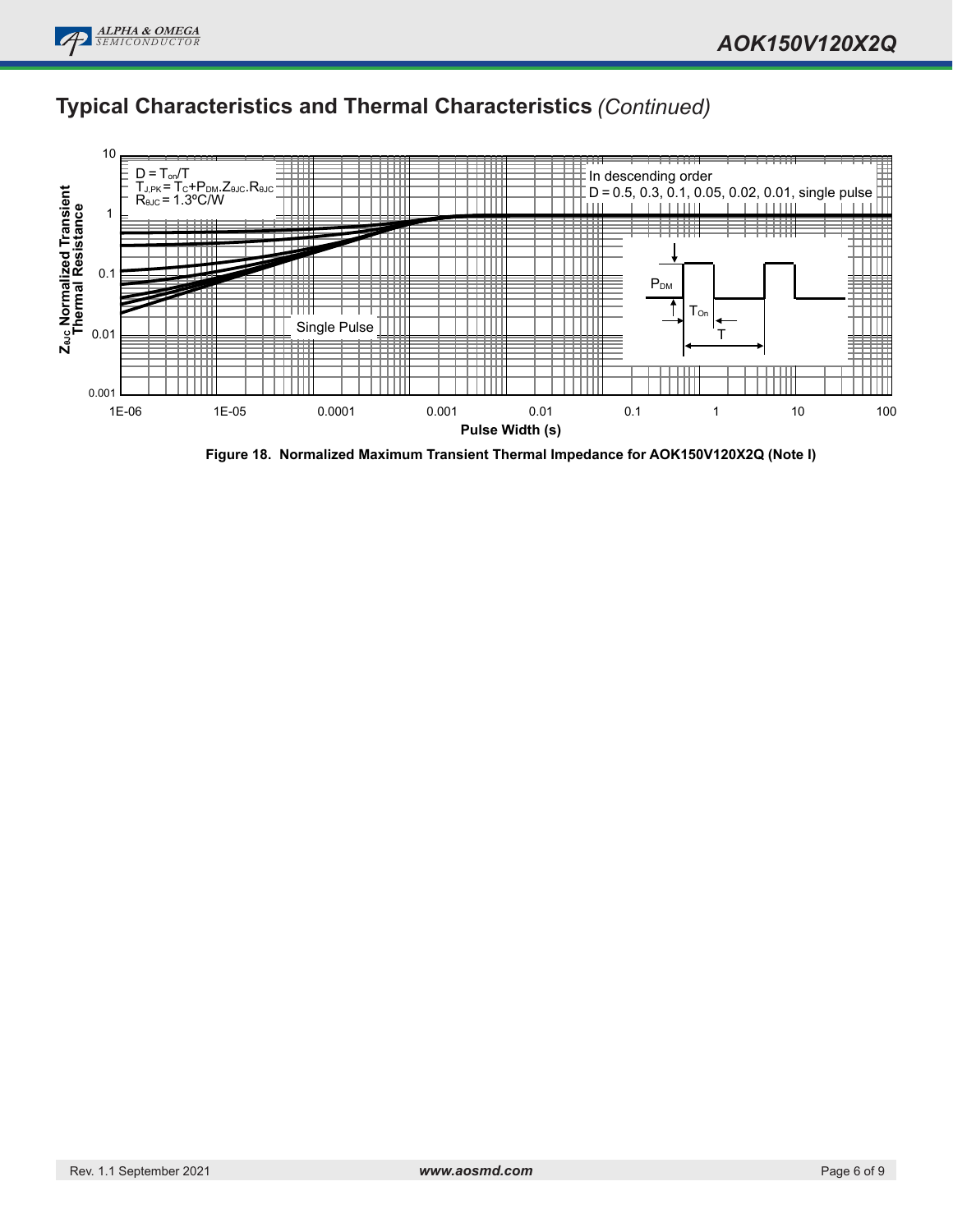

## **Test Circuits and Waveforms**



**Figure 19. Gate Charge Test Circuits and Waveforms**



**Figure 20. Inductive Switching Test Circuit and Waveforms**



**Figure 21. Unclamped Inductive Switching (UIS) Test Circuit and Waveforms**



**Figure 22. Diode Recovery Test Circuits and Waveforms**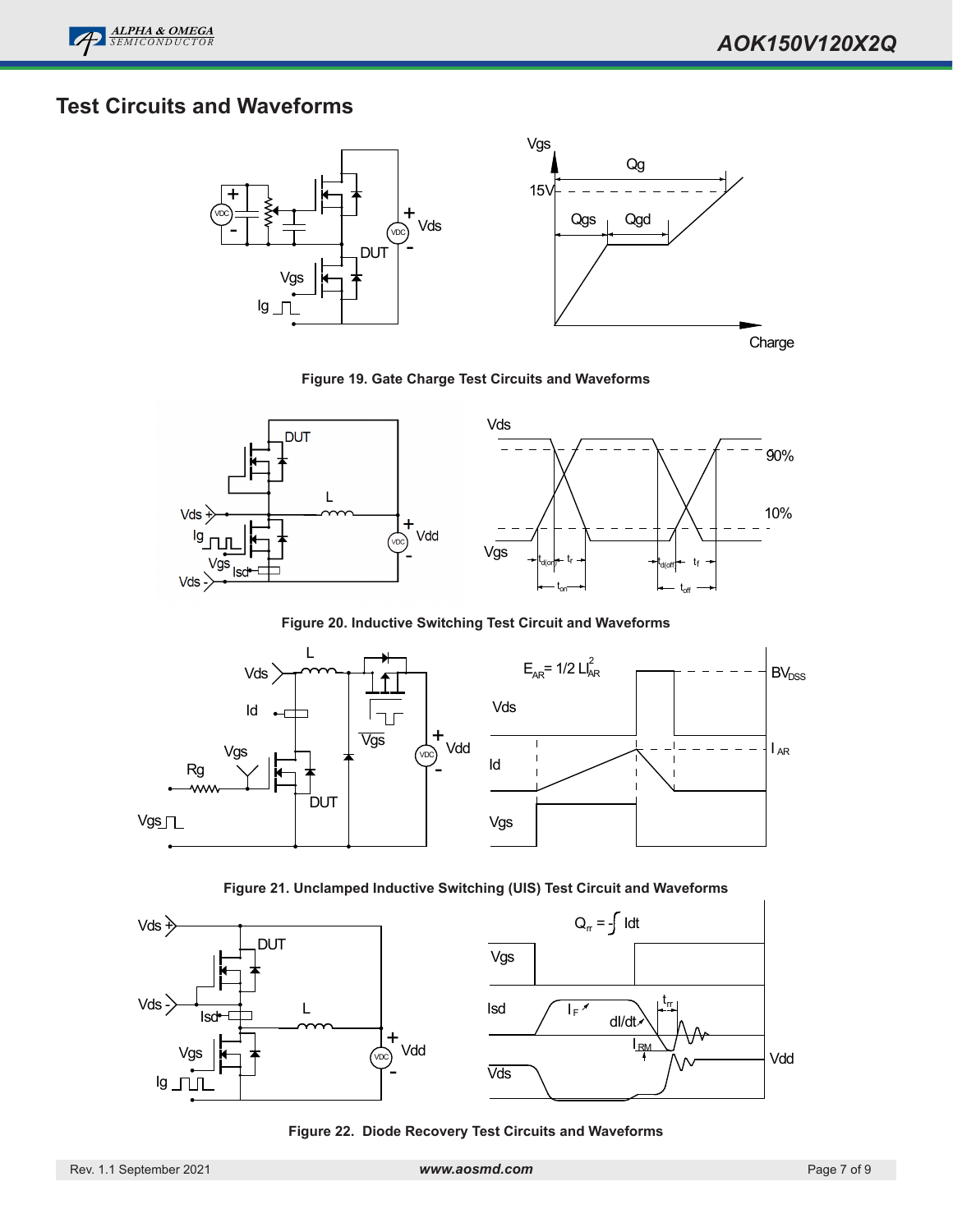----Ξ

-Ξ

 

Ξ

## **Package Dimensions, TO-247-3L**



#### **NOTE**

- 1. PACKAGE BODY SIZES EXCLUDE MOLD FLASH AND GATE BURRS. MOLD FLASH AT THE NON-LEAD SIDES SHOULD BE LESS THAN 6 MILS EACH.
- 2. CONTROLLING DIMENSION IS MILLIMETER.
- CONVERTED INCH DIMENSIONS ARE NOT NECESSARILY EXACT.